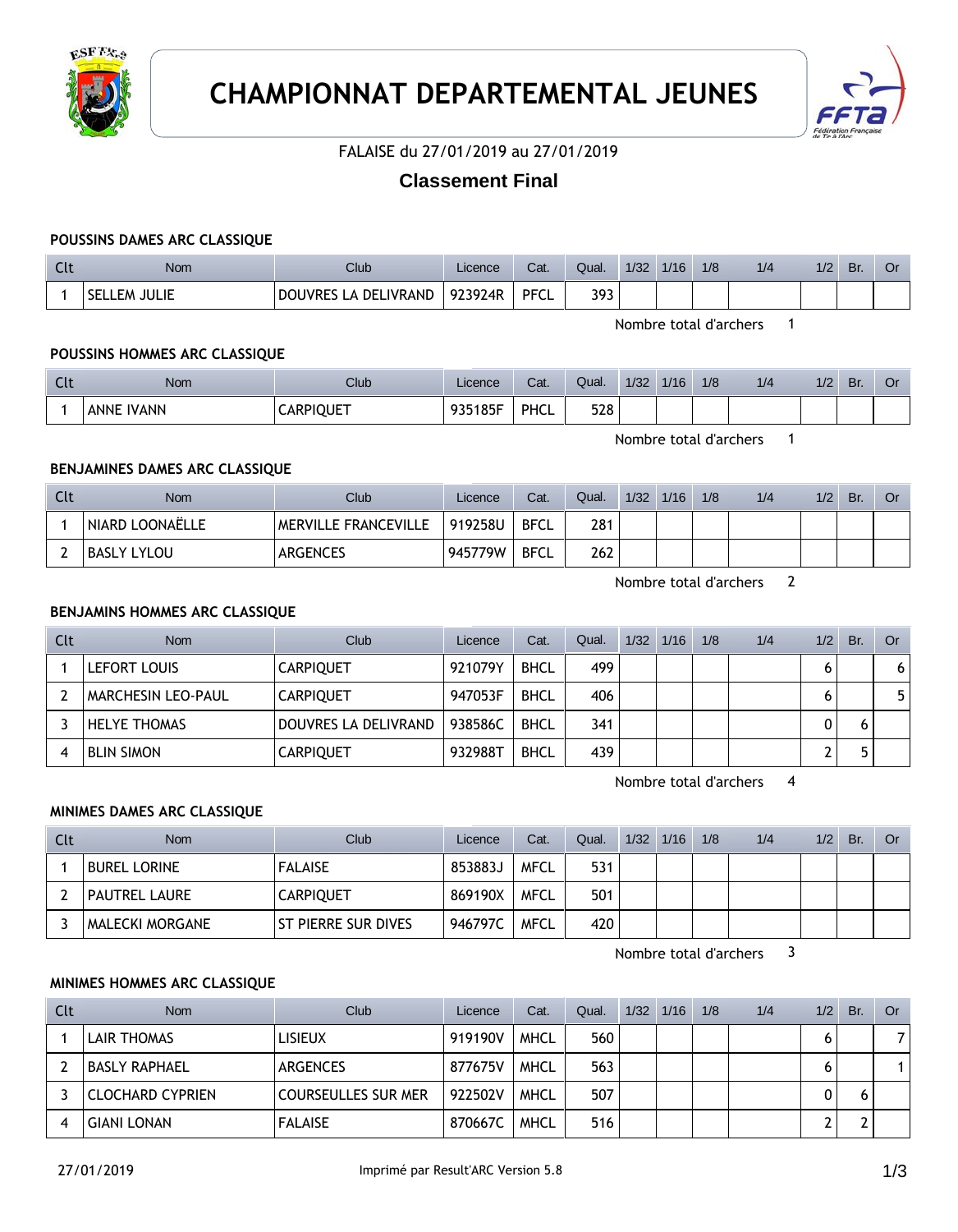| LOISEAU HUGO    | FONTENAY LE MARMION | 929684B | <b>MHCL</b> | 458 |  |  |  |  |
|-----------------|---------------------|---------|-------------|-----|--|--|--|--|
| FLEURY TRISTAN  | <b>CARPIQUET</b>    | 914848A | MHCL        | 361 |  |  |  |  |
| LEMARCHAND LOAN | <b>VERSON</b>       | 867193B | MHCL        | 349 |  |  |  |  |

Nombre total d'archers 7

### **CADETTES DAMES ARC CLASSIQUE**

| Clt | <b>Nom</b>             | Club             | Licence | Cat.        | Qual. | 1/32 | 1/16 | 1/8 | 1/4 | 1/2 | Br. | Or             |
|-----|------------------------|------------------|---------|-------------|-------|------|------|-----|-----|-----|-----|----------------|
|     | <b>OSMONT ALICE</b>    | <b>CARPIQUET</b> | 916818S | <b>CFCL</b> | 546   |      |      |     |     | 6   |     | 7              |
|     | <b>BOISARD JUSTINE</b> | <b>CARPIQUET</b> | 811193G | <b>CFCL</b> | 528   |      |      |     |     | 6   |     | $\overline{3}$ |
|     | LEPAILLEUR AUDREY      | THURY HARCOURT   | 828645B | <b>CFCL</b> | 502   |      |      |     |     | 0   | h   |                |
|     | <b>GOBERON SARAH</b>   | <b>LISIEUX</b>   | 920602E | <b>CFCL</b> | 517   |      |      |     |     | ົ   |     |                |
|     | LENOBLE LUCIE          | <b>FALAISE</b>   | 796204P | <b>CFCL</b> | 447   |      |      |     |     |     |     |                |
| 6   | <b>GUILBERT EMMA</b>   | <b>VERSON</b>    | 865619R | <b>CFCL</b> | 424   |      |      |     |     |     |     |                |

Nombre total d'archers 6

### **CADETS HOMMES ARC CLASSIQUE**

| Clt | <b>Nom</b>               | Club                        | Licence | Cat.        | Qual. | 1/32 | 1/16 | 1/8 | 1/4 | 1/2 | Br. | Or             |
|-----|--------------------------|-----------------------------|---------|-------------|-------|------|------|-----|-----|-----|-----|----------------|
|     | ROGER JULES              | <b>VIRE</b>                 | 849202W | <b>CHCL</b> | 491   |      |      |     |     | 6   |     | 6 <sup>1</sup> |
|     | SIMON NICOLAS            | <b>CARPIQUET</b>            | 865782T | <b>CHCL</b> | 484   |      |      |     |     | 6   |     | 2 <sup>1</sup> |
|     | <b>MOISSERON NICOLAS</b> | <b>VIRE</b>                 | 883144P | <b>CHCL</b> | 517   |      |      |     |     | 4   | 'n  |                |
| 4   | MATHIEU MATTEO           | <b>LISIEUX</b>              | 919177F | <b>CHCL</b> | 492   |      |      |     |     |     |     |                |
| 5   | ROSE ARTHUR              | <b>BAYEUX</b>               | 893234G | <b>CHCL</b> | 470   |      |      |     |     |     |     |                |
| 6   | NIARD LORYS              | <b>MERVILLE FRANCEVILLE</b> | 884206U | <b>CHCL</b> | 277   |      |      |     |     |     |     |                |

Nombre total d'archers 6

#### **JUNIORS DAMES ARC CLASSIQUE**

| Clt | <b>Nom</b>           | <b>Club</b>      | Licence | Cat.        | Qual. | 1/32 | 1/16 | 1/8 | 1/4 | 1/2 | Br. | Or |
|-----|----------------------|------------------|---------|-------------|-------|------|------|-----|-----|-----|-----|----|
|     | <b>MARIE LUCILE</b>  | <b>CARPIQUET</b> | 910631S | <b>JFCL</b> | 450   |      |      |     |     |     |     |    |
|     | <b>GIRARD EMILIE</b> | THURY HARCOURT   | 845632R | <b>JFCL</b> | 279   |      |      |     |     |     |     |    |

Nombre total d'archers 2

#### **JUNIORS HOMMES ARC CLASSIQUE**

| Clt | <b>Nom</b>          | Club                       | Licence | Cat.        | Qual. | $1/32$ $1/16$ | 1/8 | 1/4 | 1/2 | Br. | Or                    |
|-----|---------------------|----------------------------|---------|-------------|-------|---------------|-----|-----|-----|-----|-----------------------|
|     | POISSON JORIS       | <b>CARPIQUET</b>           | 792883E | JHCL        | 518   |               |     |     |     |     | 6                     |
|     | PALY JOCELIN        | <b>FONTENAY LE MARMION</b> | 793134C | <b>JHCL</b> | 550   |               |     |     | 0   |     | $\mathbf{2}^{\prime}$ |
|     | <b>PALMIER PAUL</b> | <b>OUISTREHAM</b>          | 840439W | <b>JHCL</b> | 507   |               |     |     |     |     |                       |
|     | <b>BUNEL DAMIEN</b> | <b>CARPIQUET</b>           | 809273V | <b>JHCL</b> | 386   |               |     |     | 0   |     |                       |

Nombre total d'archers 4

## **CADETS HOMMES ARC A POULIES**

| Clt | <b>Nom</b>             | Club             | Licence | Cat.        | Qual. | 1/32 | 1/16 | 1/8 | 1/4 | 1/2 | Br. | Or  |
|-----|------------------------|------------------|---------|-------------|-------|------|------|-----|-----|-----|-----|-----|
|     | LACOUR SYLVAIN         | <b>ARGENCES</b>  | 753744M | <b>CHCO</b> | 536   |      |      |     |     | 139 |     | 137 |
|     | <b>BUREL NAEL</b>      | <b>FALAISE</b>   | 797562R | <b>CHCO</b> | 526   |      |      |     |     | 133 |     | 127 |
|     | <b>TAIVAN TEMUULEN</b> | <b>CARPIQUET</b> | 975426W | <b>CHCO</b> | 508   |      |      |     |     | 131 |     |     |